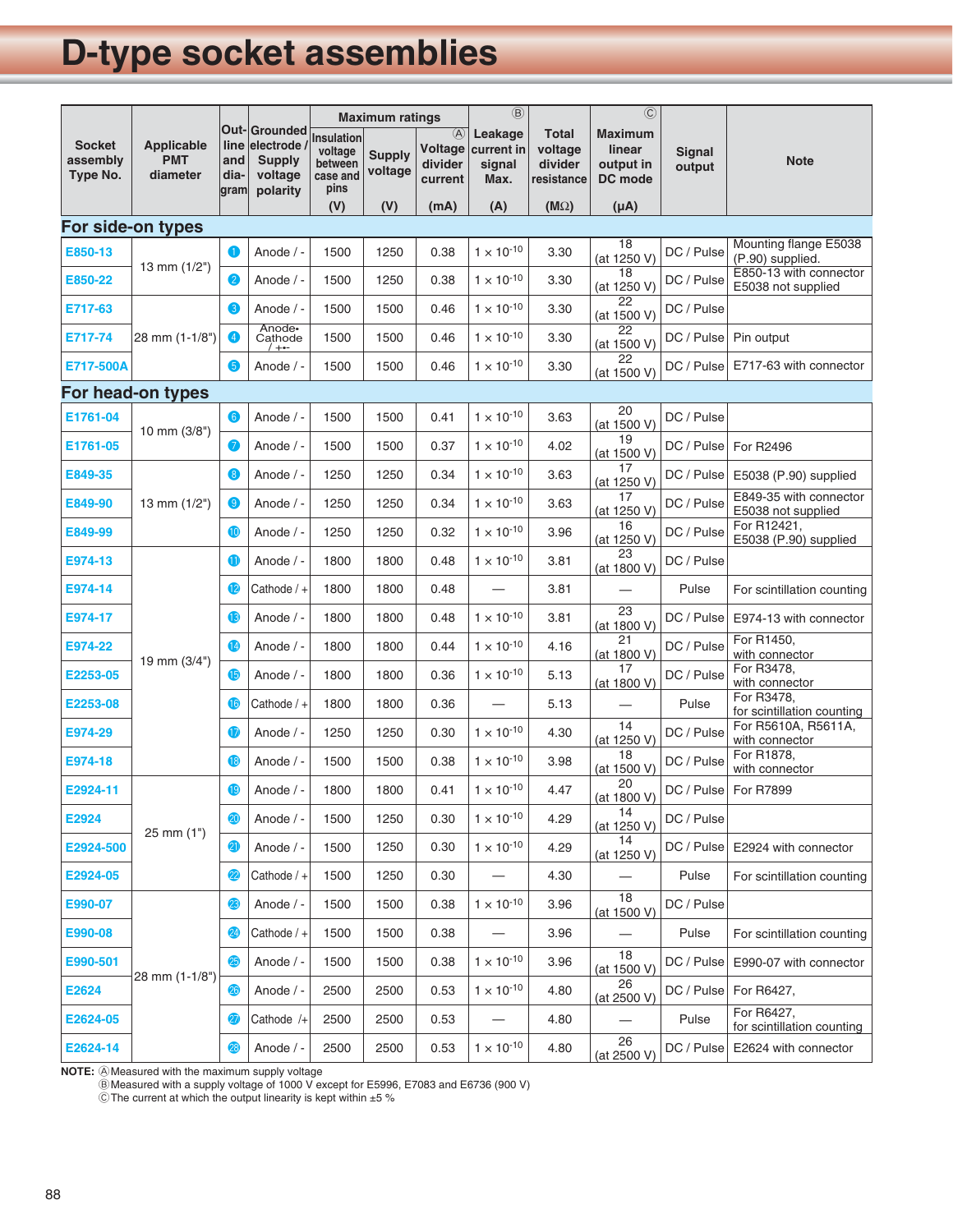|                                       |                                             |                     |                                                                          | <b>Maximum ratings</b>                               |                          |                                                | $\circledR$                             |                                                  | $\overline{C}$                                   |                  |                                                                       |
|---------------------------------------|---------------------------------------------|---------------------|--------------------------------------------------------------------------|------------------------------------------------------|--------------------------|------------------------------------------------|-----------------------------------------|--------------------------------------------------|--------------------------------------------------|------------------|-----------------------------------------------------------------------|
| <b>Socket</b><br>assembly<br>Type No. | <b>Applicable</b><br><b>PMT</b><br>diameter | and<br>dia-<br>gram | Out-Grounded<br>line electrode /<br><b>Supply</b><br>voltage<br>polarity | Insulation<br>voltage<br>between<br>case and<br>pins | <b>Supply</b><br>voltage | $\circled{A}$<br>Voltage<br>divider<br>current | Leakage<br>current in<br>signal<br>Max. | <b>Total</b><br>voltage<br>divider<br>resistance | <b>Maximum</b><br>linear<br>output in<br>DC mode | Signal<br>output | <b>Note</b>                                                           |
|                                       |                                             |                     |                                                                          | (V)                                                  | (V)                      | (mA)                                           | (A)                                     | $(M\Omega)$                                      | $(\mu A)$                                        |                  |                                                                       |
|                                       | For head-on types                           |                     |                                                                          |                                                      |                          |                                                |                                         |                                                  | 17                                               |                  |                                                                       |
| E990-500                              | 28 mm (1-1/8")                              | 29                  | Anode / -                                                                | 1500                                                 | 1500                     | 0.35                                           | $1 \times 10^{-10}$                     | 4.29                                             | (at 1500 V)                                      | DC / Pulse       | With connector                                                        |
| E990-29                               |                                             | 30                  | Anode / -                                                                | 1500                                                 | 1500                     | 0.34                                           | $1 \times 10^{-10}$                     | 4.48                                             | 16<br>(at 1500 V)                                | DC / Pulse       | For R3998-02                                                          |
| E2183-500                             | 38 mm (1-1/2")                              | 61                  | Anode / -                                                                | 2000                                                 | 1750                     | 0.45                                           | $1 \times 10^{-10}$                     | 3.97                                             | 22<br>(at 1750 V)                                | DC / Pulse       | With connector                                                        |
| E2183-502                             |                                             | 32                  | Cathode / +                                                              | 2000                                                 | 1750                     | 0.45                                           |                                         | 3.96                                             |                                                  | Pulse            | With connector,<br>for scintillation counting                         |
| E1198-26                              | 51 mm (2")                                  | 33                  | Anode / -                                                                | 1500                                                 | 1500                     | 0.38                                           | $1 \times 10^{-10}$                     | 4.01                                             | 18<br>(at 1500 V)                                | DC / Pulse       |                                                                       |
| E1198-27                              |                                             | 34                  | Cathode / +                                                              | 1500                                                 | 1500                     | 0.38                                           |                                         | 4.01                                             |                                                  | Pulse            | For scintillation counting                                            |
| E1198-05                              | 76 mm (3")                                  | 35                  | Anode / -                                                                | 1500                                                 | 1500                     | 0.46                                           | $1 \times 10^{-10}$                     | 3.30                                             | $\overline{22}$<br>(at 1500 V)                   | DC / Pulse       |                                                                       |
| E1198-20                              |                                             | 66                  | Cathode / +                                                              | 1500                                                 | 1500                     | 0.46                                           |                                         | 3.30                                             |                                                  | Pulse            | For scintillation counting                                            |
| E1198-07                              | 51 mm $(2")$                                | 37                  | Anode / -                                                                | 1750                                                 | 1750                     | 0.44                                           | $1 \times 10^{-10}$                     | 3.98                                             | 22<br>(at 1750 V)                                | DC / Pulse       | For R2154-02                                                          |
| E2979-500                             |                                             | 38                  | Anode / -                                                                | 3000                                                 | 3000                     | 0.70                                           | $1 \times 10^{-10}$                     | 4.31                                             | 34<br>(at 3000 V)                                | DC / Pulse       | For R1828-01,<br>with rear panel connector,<br>with magnetic shield   |
| E1198-23                              | 51 mm (2")<br>76 mm (3")<br>127 mm (5")     | 39                  | Cathode / +                                                              | 2200                                                 | 2000                     | 0.51                                           |                                         | 3.97                                             |                                                  | Pulse            | For scintillation counting                                            |
| E1198-22                              |                                             | 40                  | Anode / -                                                                | 2200                                                 | 2000                     | 0.51                                           | $1 \times 10^{-10}$                     | 3.97                                             | 25<br>(at 2000 V)                                | DC / Pulse       |                                                                       |
| E6316                                 |                                             | 41                  | Cathode / +                                                              | 2200                                                 | 2000                     | 0.51                                           |                                         | 3.97                                             |                                                  | Pulse            | E1198-23,<br>with rear panel connector,<br>for scintillation counting |
| E6316-01                              |                                             | 42                  | Anode / -                                                                | 2200                                                 | 2000                     | 0.51                                           | $1 \times 10^{-10}$                     | 3.97                                             | 25<br>(at 2000 V)                                | DC / Pulse       | E1198-22,<br>with rear panel connector                                |
| E5859-05                              |                                             | 43                  | Anode / -                                                                | 1500                                                 | 1500                     | 0.38                                           | $1 \times 10^{-10}$                     | 3.98                                             | 18<br>(at 1500 V)                                | DC / Pulse       | With rear panel connector                                             |
| E5859-19                              | 51 mm (2")<br>76 mm (3")                    | 44                  | Anode / -                                                                | 2000                                                 | 2000                     | 0.57                                           | $1 \times 10^{-10}$                     | 3.53                                             | 28<br>(at 2000 V)                                | DC / Pulse       | <b>For R7724</b><br>with rear panel connector                         |
| E5859                                 |                                             | 45                  | Anode / -                                                                | 2700                                                 | 2700                     | 0.67                                           | $1 \times 10^{-10}$                     | 4.06                                             | 33<br>(at 2700 V)                                | DC / Pulse       | With rear panel connector                                             |
| E5859-01                              |                                             | 46                  | Anode / -                                                                | 2700                                                 | 2700                     | 0.75                                           | $1 \times 10^{-10}$                     | 3.62                                             | 37<br>(at 2700 V)                                | DC / Pulse       | With rear panel connector                                             |
| E5859-03                              |                                             | 47                  | Cathode / +                                                              | 2700                                                 | 2700                     | 0.75                                           |                                         | 3.62                                             |                                                  | Pulse            | With rear panel connector,<br>for scintillation counting              |
| E1435-02                              | 51 mm (2")                                  |                     | Anode / -                                                                | 1500                                                 | 1500                     | 0.38                                           | $1 \times 10^{-10}$                     | 3.96                                             | 18<br>(at 1500 V)                                | DC / Pulse       |                                                                       |
| E7693                                 | 127 mm $(5")$                               | 49                  | Anode / -                                                                | 3000                                                 | 3000                     | 1.03                                           | $1 \times 10^{-10}$                     | 2.94                                             | 51<br>(at 3000 V)                                | DC / Pulse       | For R1250,<br>with rear panel connector                               |
| E10679-02                             | Metal package PMT<br>R9880U series          | 50                  | Anode / -                                                                | 1100                                                 | 1100                     | 0.32                                           | $1 \times 10^{-10}$                     | 3.46                                             | 16<br>(at 1100 V)                                | DC / Pulse       |                                                                       |
| E10679-51                             | Metal package PMT<br>R9880U series          | 6)                  | Anode Cathode<br>$/ + -$                                                 | 1100                                                 | 1100                     | 0.32                                           | $1 \times 10^{-10}$                     | 3.46                                             | 16<br>(at 1100 V)                                |                  | DC / Pulse Pin output                                                 |
| E5996                                 | Metal package PMT<br>R7600U series          | 52                  | Anode / -                                                                | 900                                                  | 900                      | 0.33                                           | $1 \times 10^{-10}$                     | 2.75                                             | 16<br>(at 900 V)                                 | DC / Pulse       |                                                                       |
| E7083                                 | Metal package PMT<br>R7600U-M4 series       | 63                  | Anode / -                                                                | 900                                                  | 900                      | 0.33                                           | $1 \times 10^{-10}$                     | 2.75                                             | 4 (D)<br>(at 900 V)                              | DC / Pulse       |                                                                       |
| E6736                                 | Metal package PMT<br>R5900U-L16             | 54                  | Anode / -                                                                | 900                                                  | 900                      | 0.38                                           | $1 \times 10^{-10}$                     | 2.42                                             | 1.16 $①$<br>(at 900 V)                           | DC / Pulse       |                                                                       |
| E7514                                 | Metal package PMT<br>R8900U-C12             | ை                   | Anode / -                                                                | 1000                                                 | 1000                     | 0.34                                           | $1 \times 10^{-10}$                     | 2.97                                             | 1.4 $\circledcirc$<br>(at 1000 V)                | DC / Pulse       |                                                                       |
| E11807                                | Metal package PMT<br>R11265U series         | 56                  | Anode / -                                                                | 1000                                                 | 1000                     | 0.36                                           | $1 \times 10^{-10}$                     | 2.78                                             | 17<br>(at 1000 V)                                | DC / Pulse       |                                                                       |
| E11807-01                             | Metal package PMT<br>R11265U series         | 56                  | Anode / -                                                                | 1000                                                 | 1000                     | 0.36                                           | $1 \times 10^{-10}$                     | 2.69                                             | 18<br>(at 1000 V)                                | DC / Pulse       | E11807, with tapered<br>voltage divider circuit                       |

**NOTE:**  $\textcircled{D}$  Current of one anode

CAUTION: Socket assemblies are not designed to operate in a vacuum.

Temperature ranges of D-type socket assemblies are as follows (except for some products):

Operating: 0 °C to +50 °C Storage: -15 °C to +60 °C

Do not use the socket assemblies if condensation occurs, since a high voltage is output from the socket.

Insert the photomultiplier tube all the way into the socket.

Insert the photomultiplier tube straight into the socket, or pull the photomultiplier tube straight out of the socket when removing it.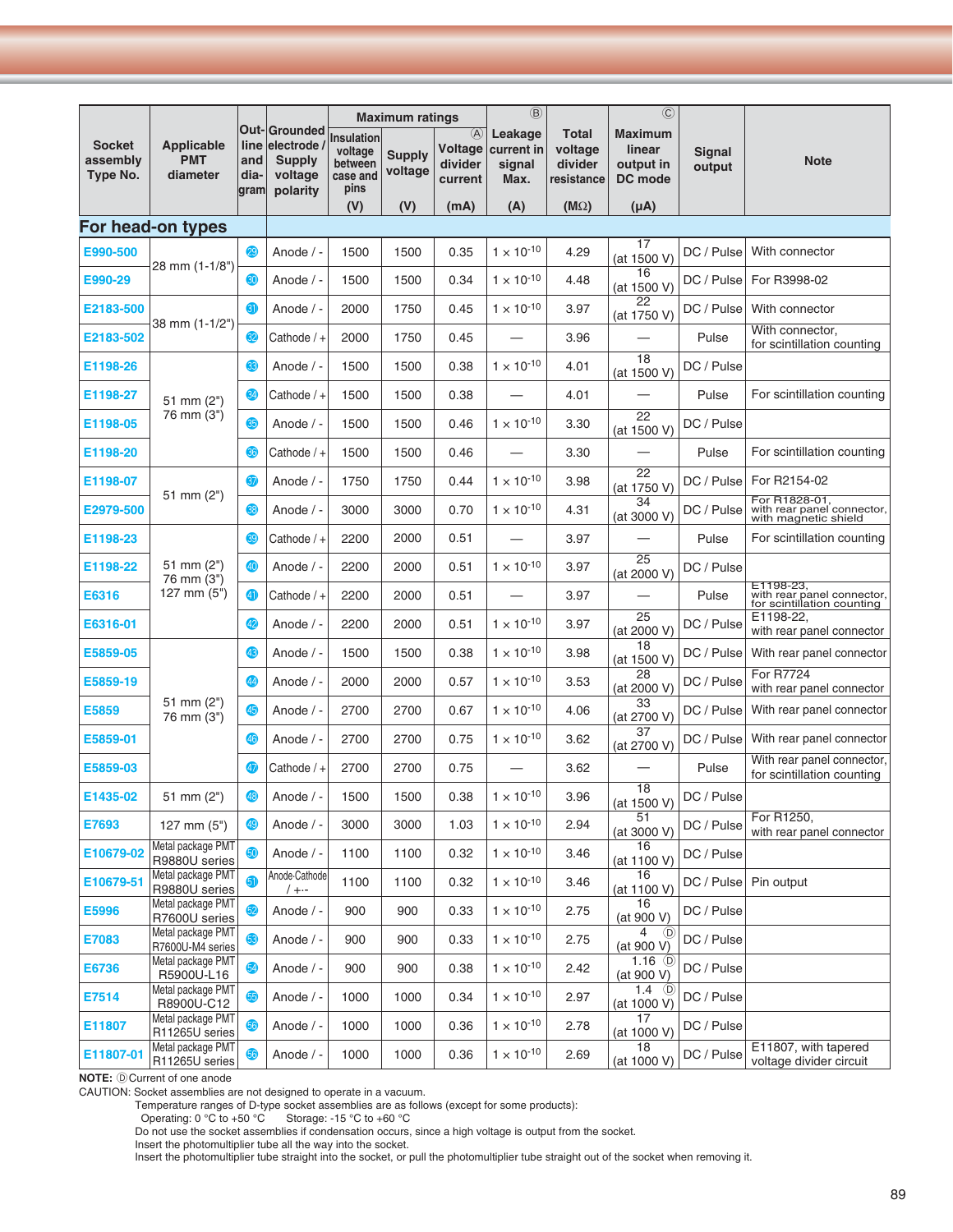

TACCA0277EA TACCA0241ED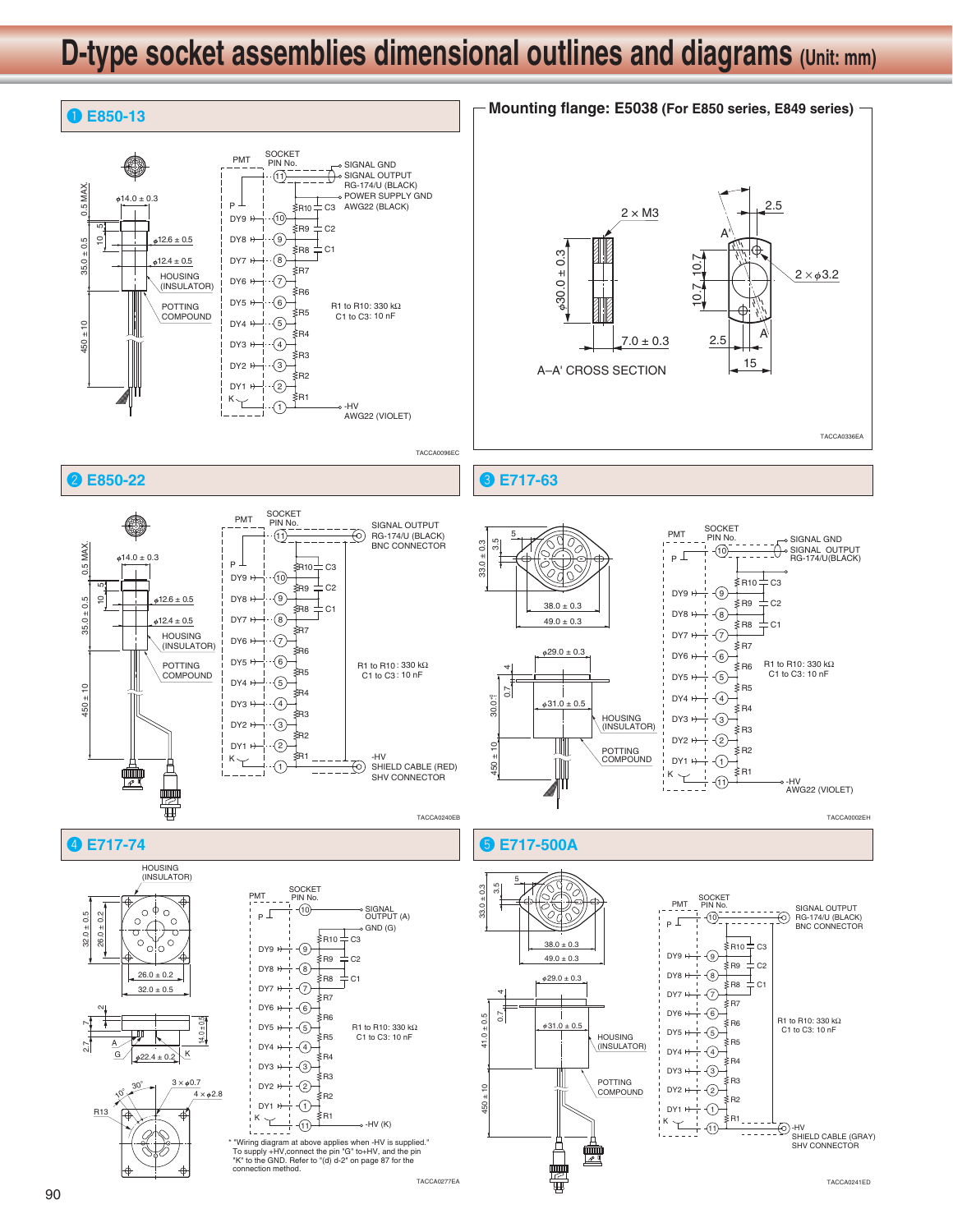

91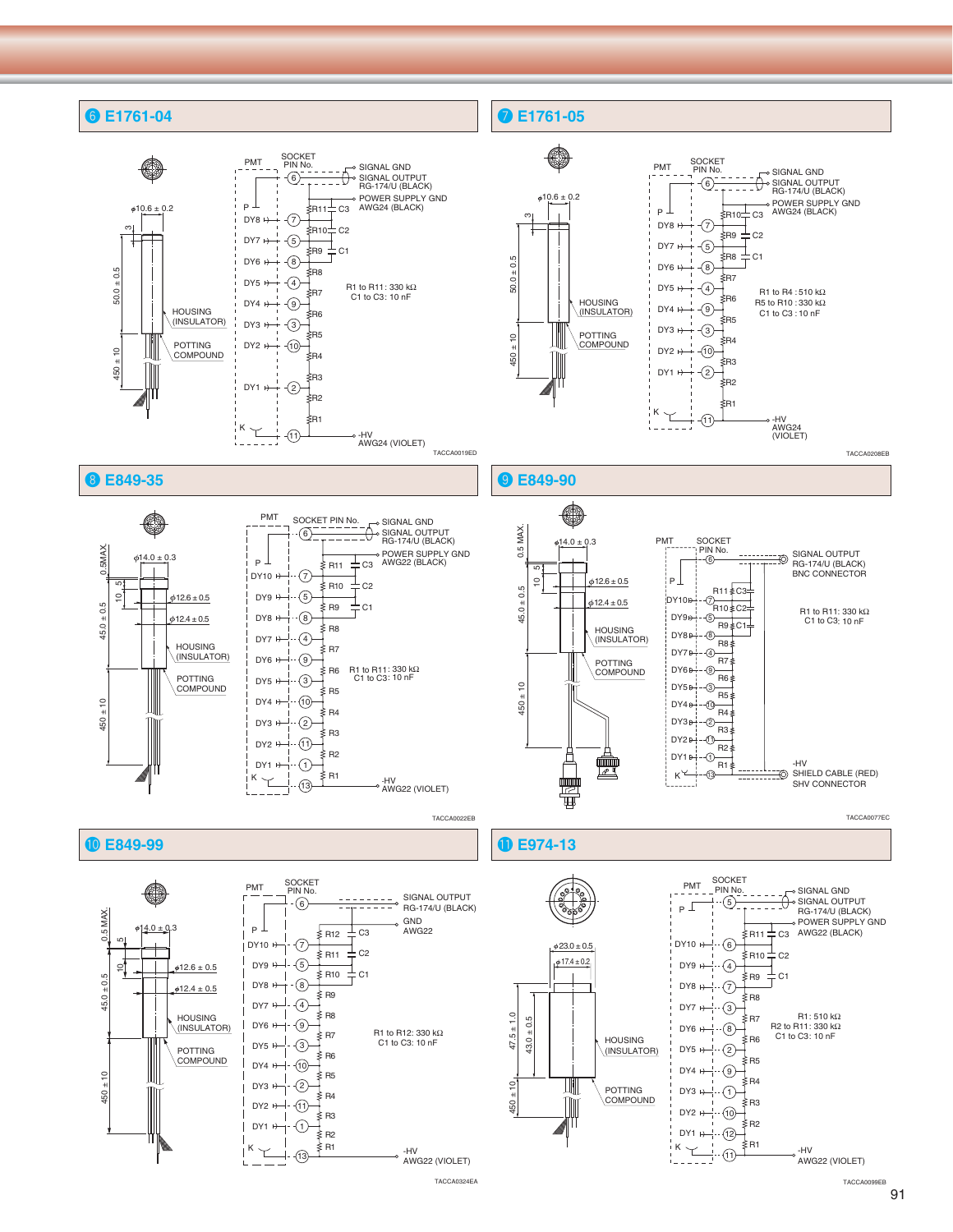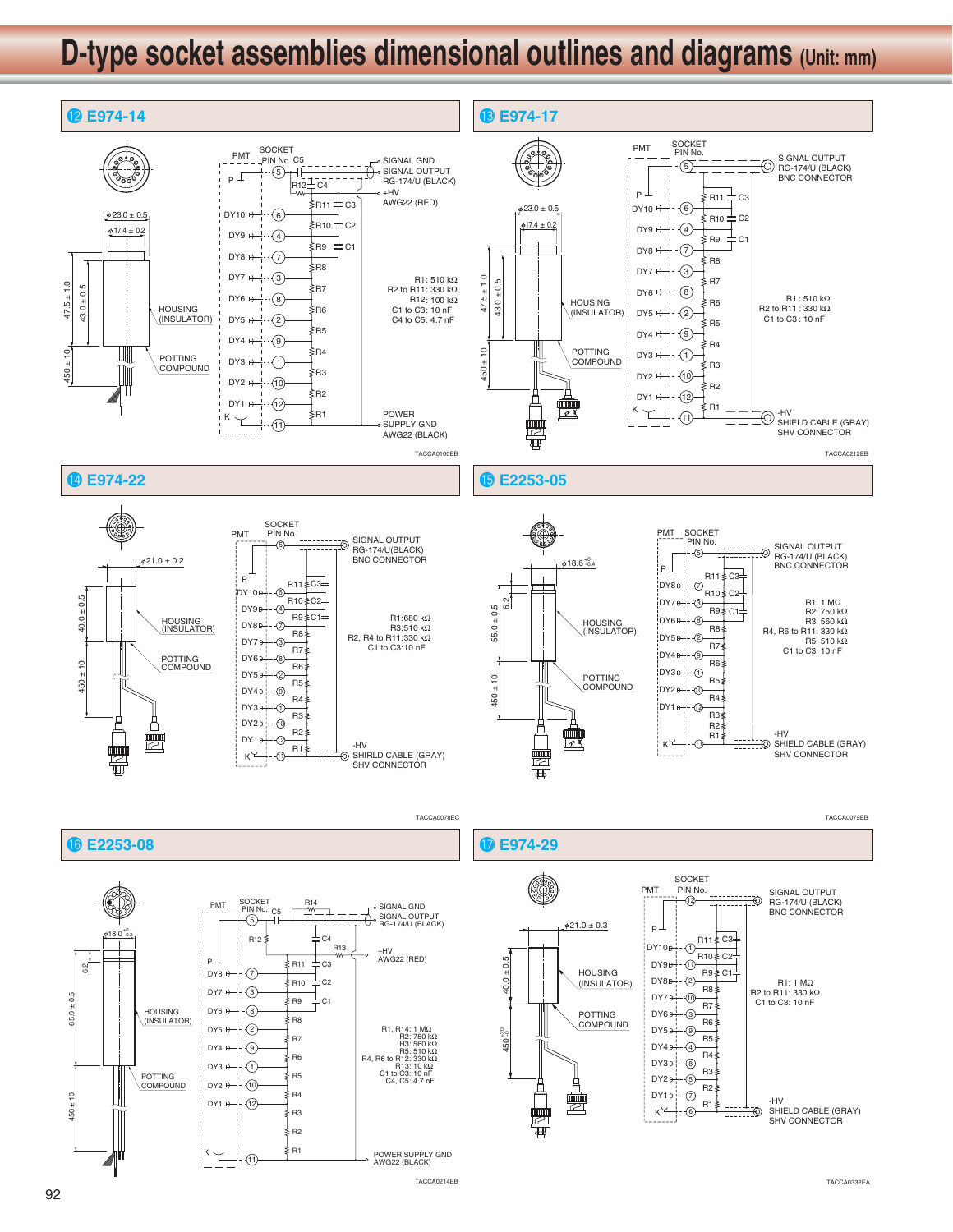

TACCA0102EA

93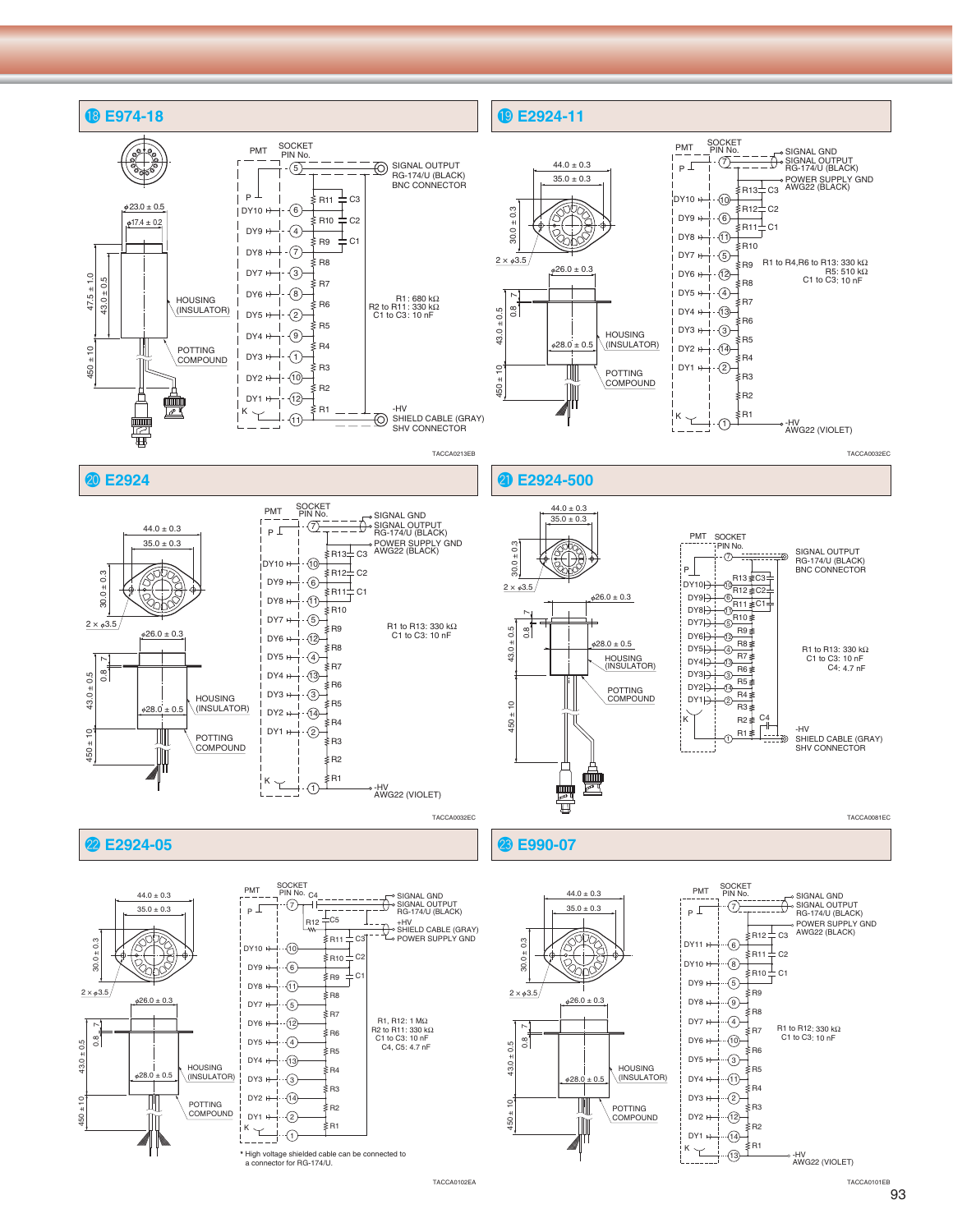

TACCA0244EA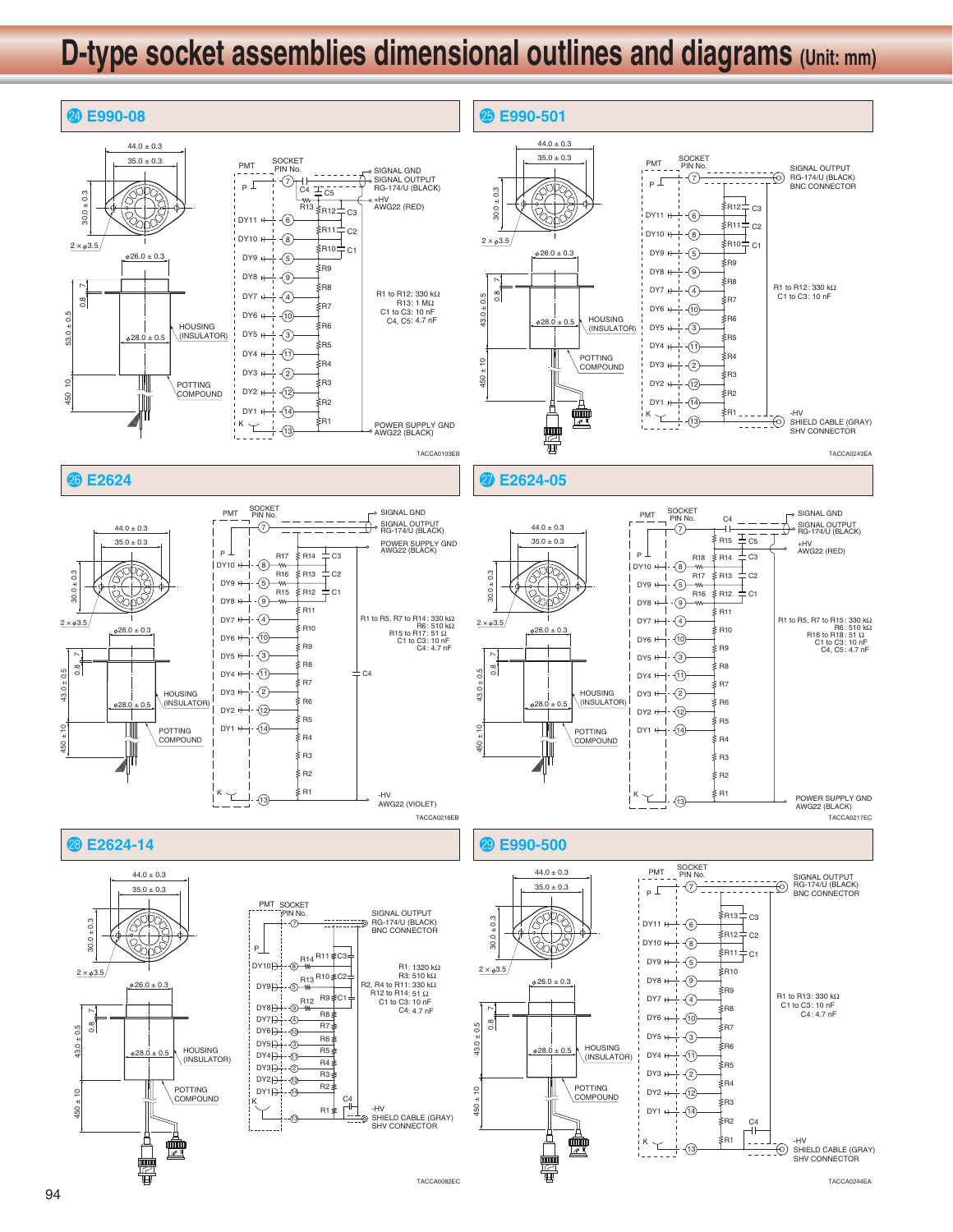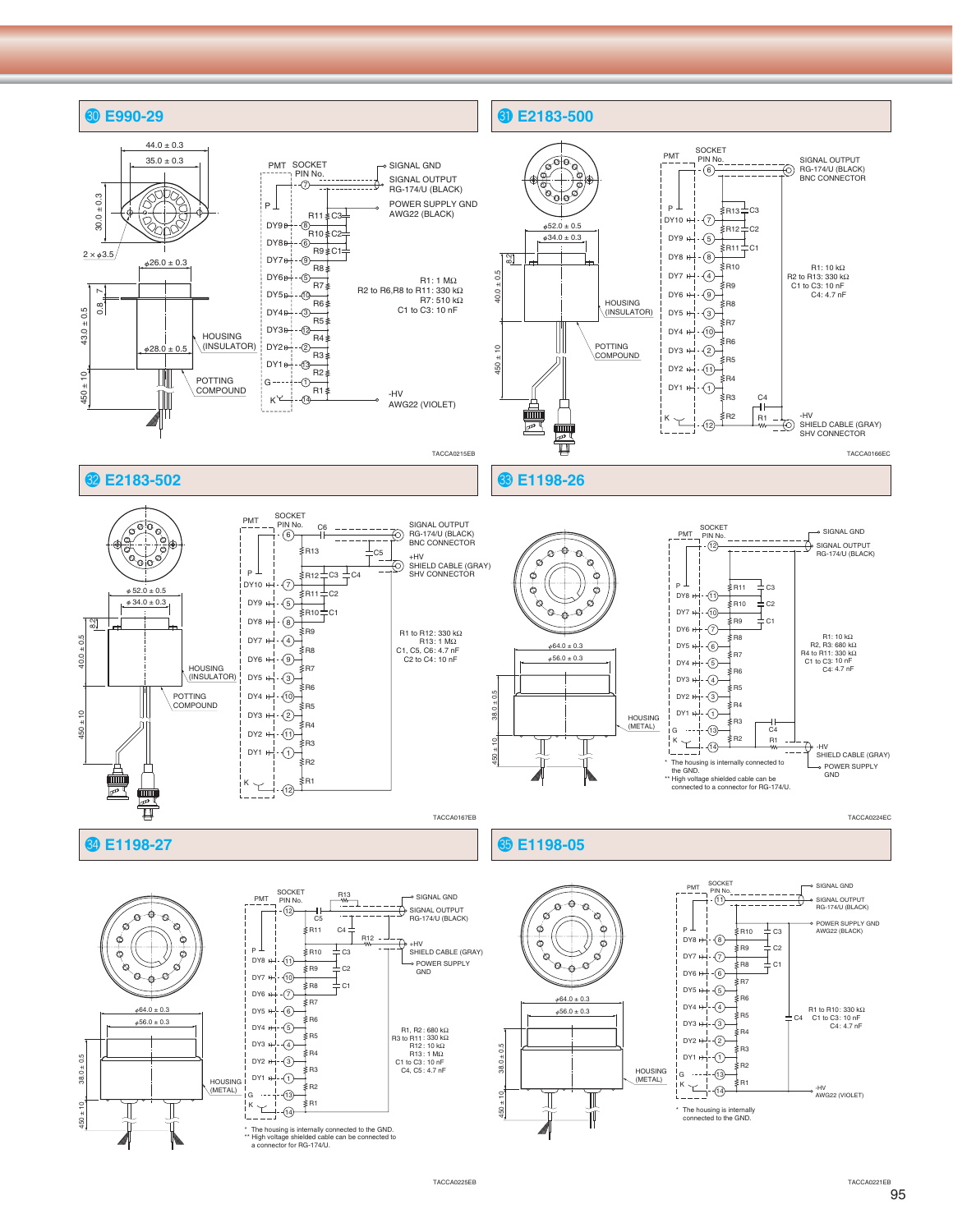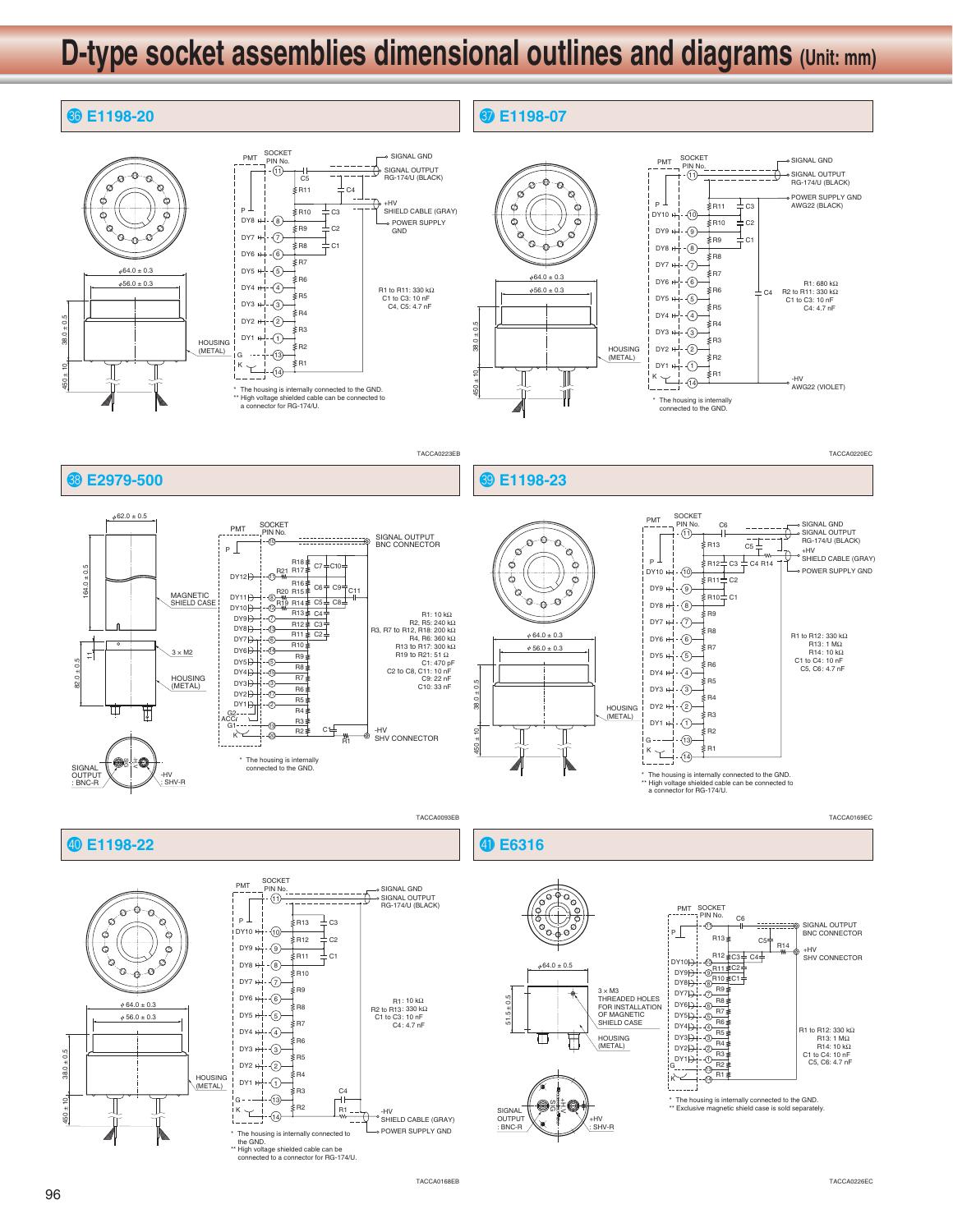

TACCA0178EC

97

TACCA0218EE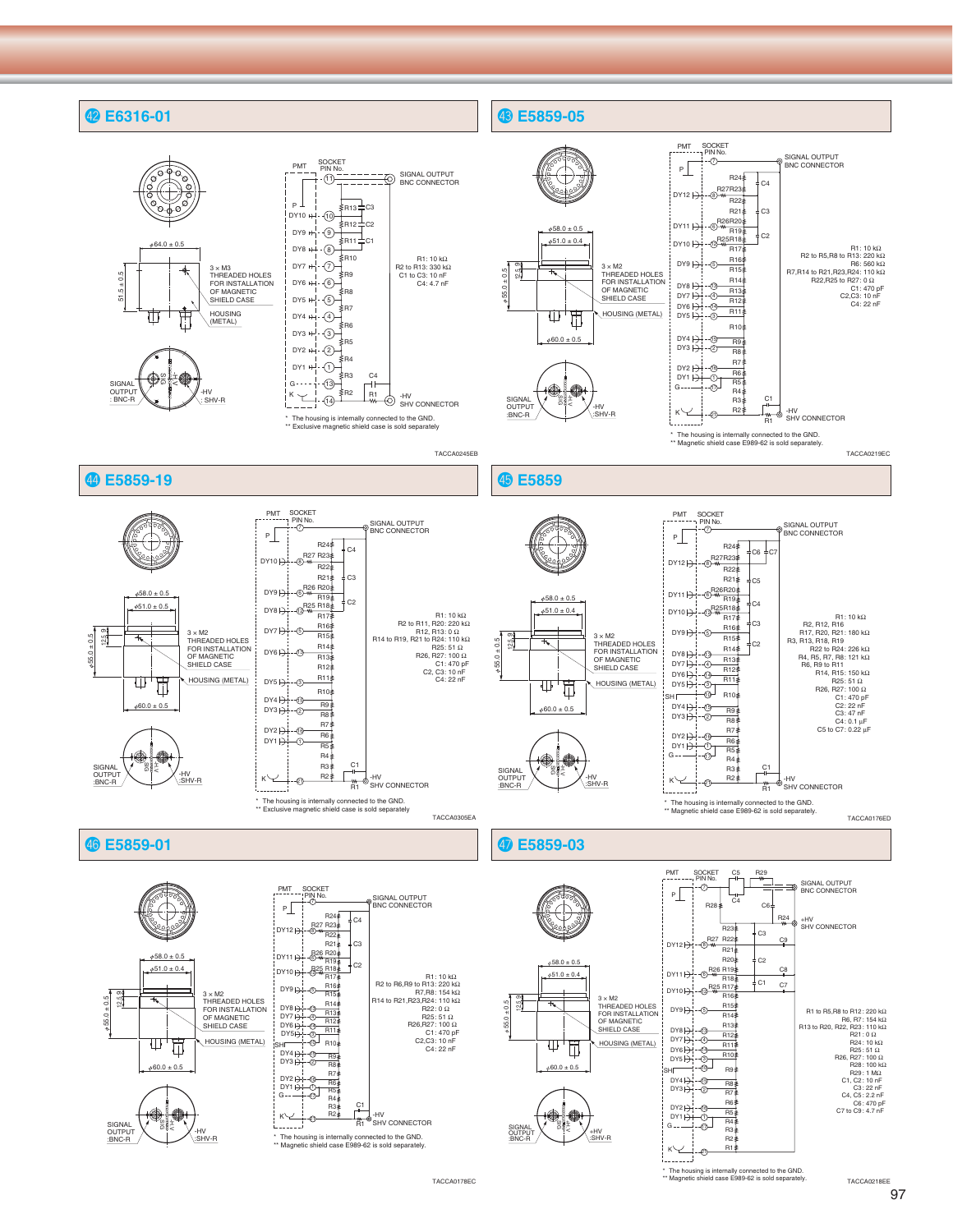